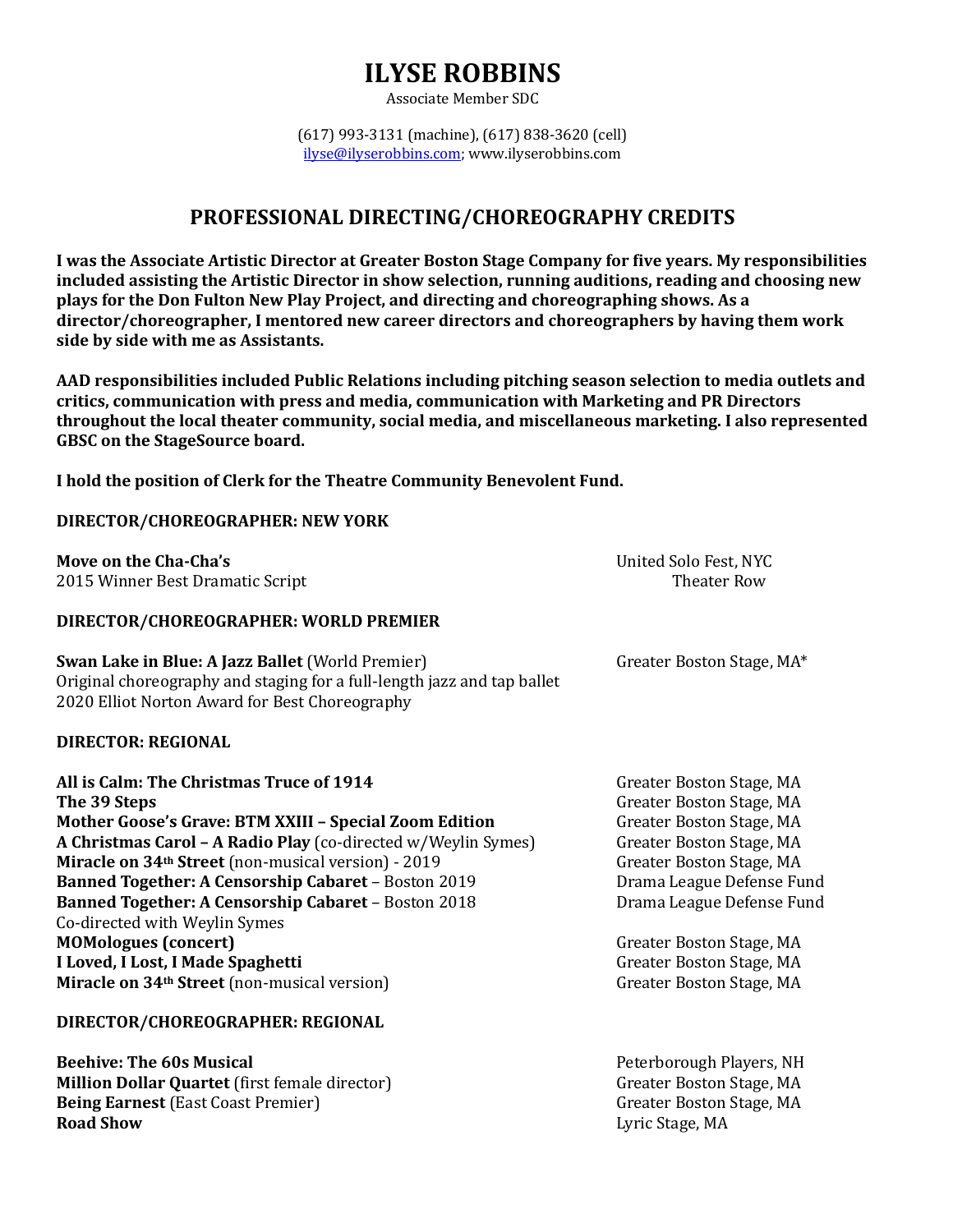Associate Member SDC

#### (617) 993-3131 (machine), (617) 838-3620 (cell) ilyse@ilyserobbins.com; www.ilyserobbins.com

| Co-directed with Spiro Veloudos                                  |                          |
|------------------------------------------------------------------|--------------------------|
| <b>She Loves Me</b>                                              | Greater Boston Stage, MA |
| Dames at Sea                                                     | Greater Boston Stage, MA |
| <b>Mame</b>                                                      | Greater Boston Stage, MA |
| <b>Sweet Charity</b>                                             | Greater Boston Stage, MA |
| A Funny Thing Happened on the Way to the Forum                   | Greater Boston Stage, MA |
| Co-directed with Weylin Symes                                    |                          |
| How to Succeed in Business Without Really Trying                 | Greater Boston Stage, MA |
| 2016 I.R.N.E. Award for Best Choreography at a Small Theater     |                          |
| <b>The Little Prince</b>                                         | New Rep, Watertown, MA   |
| <b>Working</b>                                                   | Lyric Stage, MA          |
| <b>Thoroughly Modern Mille</b>                                   |                          |
| 2014 Elliot Norton Award for Best Direction at a Midsize Theater | Greater Boston Stage, MA |
| <b>Marry Me a Little</b>                                         | New Rep, Watertown, MA   |
| 42 <sup>nd</sup> Street                                          | Greater Boston Stage, MA |
| 2012 I.R.N.E. Award for Best Choreography at a Small Theater     |                          |
| <b>World Goes 'Round</b>                                         | New Rep, Watertown, MA   |
|                                                                  |                          |

### **CHOREOGRAPHER**

| <b>ONWARD - Votes for Women</b>                                                | <b>Documentary Musical</b>   | <b>Birch Tree Productions, MA</b>  |  |
|--------------------------------------------------------------------------------|------------------------------|------------------------------------|--|
| (World Premier)                                                                |                              |                                    |  |
| <b>Onegin</b> (U.S. Premier)                                                   | <b>Musical Theater</b>       | Greater Boston Stage, MA           |  |
| <b>Once</b>                                                                    | <b>Musical Theater</b>       | Speakeasy Stage, Boston            |  |
| 2019 Elliot Norton Award Nominee for Best Choreography                         |                              |                                    |  |
| Allegiance                                                                     | <b>Musical Theater</b>       | Speakeasy Stage, Boston            |  |
| <b>Scottsboro Boys</b>                                                         | Musical Theater/Minstrel/Tap | Speakeasy Stage, Boston            |  |
| 2017 I.R.N.E. Award for Best Choreography at a Small Theater                   |                              |                                    |  |
| 2017 Elliot Norton Award for Best Production of a Musical at a Midsize Theater |                              |                                    |  |
| <b>Lucky Stiff</b>                                                             | <b>Musical Theater</b>       | Greater Boston Stage, MA           |  |
| Lobster Girl (AD - World Premier)                                              | <b>Musical Theater</b>       | Greater Boston Stage, MA           |  |
| Peter/Starcatcher                                                              | <b>Musical Theater</b>       | Lyric Stage, Boston                |  |
| Sondheim on Sondheim                                                           | <b>Musical Theater</b>       | Lyric Stage, Boston                |  |
| <b>Addams Family</b>                                                           | <b>Musical Theater</b>       | Greater Boston Stage, MA           |  |
| <b>Brundibar</b>                                                               | Children's Opera             | <b>Underground Railway Theatre</b> |  |
| On the Town                                                                    | <b>Musical Theater</b>       | Lyric Stage, Boston                |  |
| <b>Avenue Q</b>                                                                | <b>Musical Theater</b>       | Lyric Stage, Boston                |  |
| 2013 Elliot Norton Award for Best Production of a Musical at a Midsize Theater |                              |                                    |  |
| <b>Full Monty</b>                                                              | <b>Musical Theater</b>       | Greater Boston Stage, MA           |  |
| <b>A Christmas Carol</b>                                                       | Period Dance                 | Hanover Theatre, MA                |  |
| A Year with Frog and Toad                                                      | <b>Musical Theater</b>       | Hope Summer Rep, MI                |  |
| <b>Upstage Lung Cancer</b>                                                     | Cabaret                      | Boston, MA                         |  |
| My Fair Lady                                                                   | <b>Musical Theater</b>       | Greater Boston Stage, MA           |  |
| <b>The Dinosaur Musical</b>                                                    | <b>Musical Theater</b>       | Greater Boston Stage, MA           |  |
| <b>Hockey Mom, Hockey Dad</b>                                                  | <b>Staging skaters</b>       | Greater Boston Stage, MA           |  |
| <b>A Christmas Carol</b>                                                       | <b>Period Dance</b>          | Greater Boston Stage, MA           |  |
| <b>Kiss Me Kate</b>                                                            | <b>Musical Theater</b>       | Lyric Stage, Boston                |  |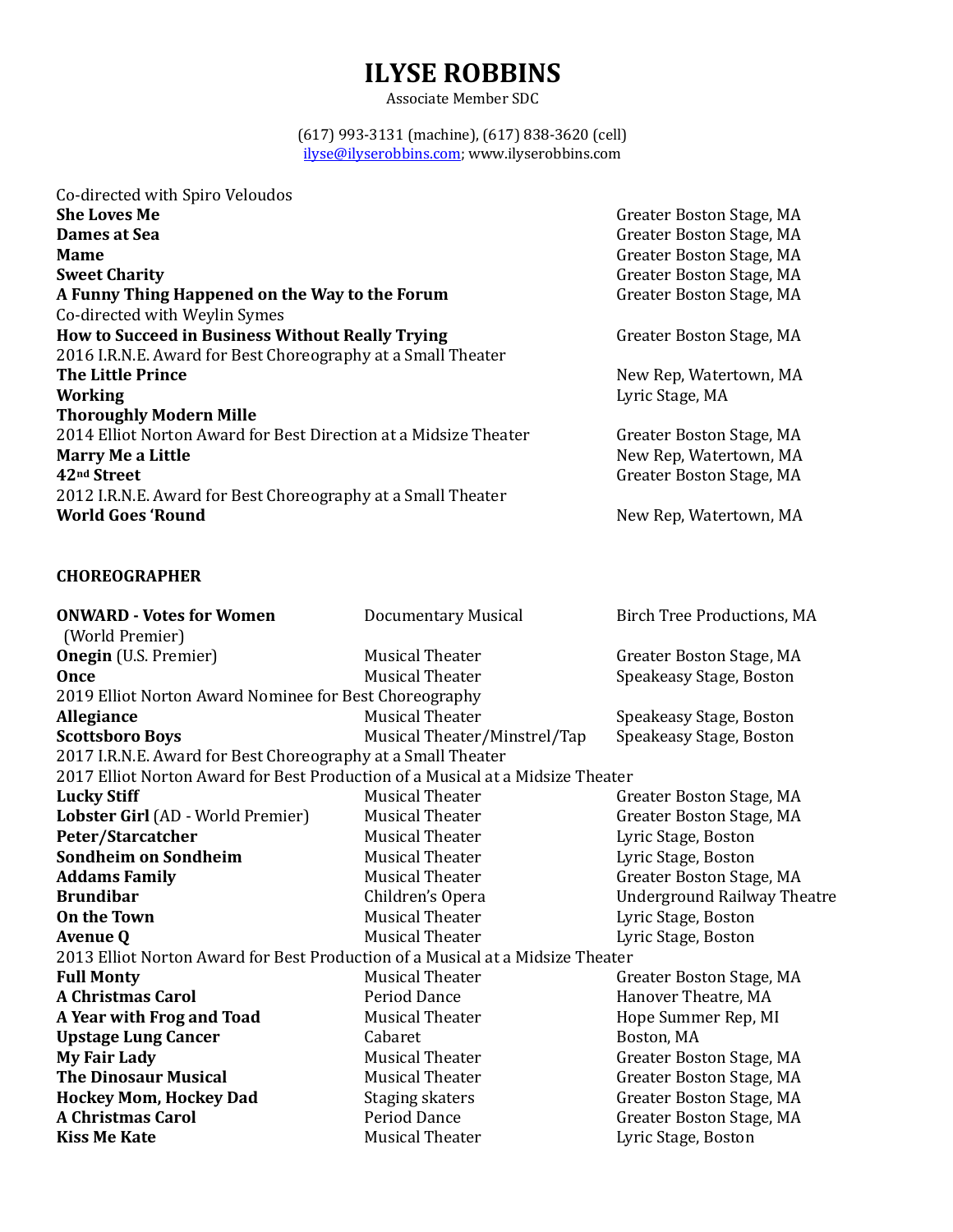Associate Member SDC

(617) 993-3131 (machine), (617) 838-3620 (cell) ilyse@ilyserobbins.com; www.ilyserobbins.com

**Dear Ms. Garland (2009 and 2012)** One woman show Greater Boston Stage, MA **Grey Gardens Carrollace Contract Contract Contract Contract Contract Contract Contract Contract Contract Contract Contract Contract Contract Contract Contract Contract Contract Contract Contract Contract Contract Contra Funny Girl Example 20 Musical Theater Fiddlehead, Norwood Speech and Debate** Modern/Jazz spoof Lyric Stage, Boston 2009 Elliot Norton Award for Best Production at a Midsize Theater **A Year with Frog and Toad** Musical Theater Greater Boston Stage, MA **Follies Follies Example 2 Musical Theater Lyric Stage, Boston A Funny Thing... Forum** Musical Theater **Boston Theatre Works, Boston Man of La Mancha** Musical Theater **Musical Theater** Lyric Stage, Boston **Guys on Ice Musical Theater** Greater Boston Stage, MA **1776 Musical Theater/Waltz** Lyric Stage, Boston **A Christmas Carol The Carol Period Dance The Carolism New Rep, Watertown Urinetown** Musical Theater Lyric Stage, Boston 2005 I.R.N.E. Award for Best Choreography at a Small Theater **Shakespeare in Hollywood** Partner, styles Partner, and Lyric Stage, Boston **New Moon New Moon New Moon New Moon New Moon New Moon New Moon New Moon A Little Night Music Contract Waltz** Waltz **Lyric Stage, Boston (In)Compleat Gilbert & Sullivan** Various Various N.E. Light Opera, Boston Various N.E. Light Opera, Boston Various N.E. Light Opera, Boston Various N.E. Light Opera, Boston Various N.E. Light Opera, Boston Various N.E. Li **Follies Follies Example 2018** Musical Theater (tap) **Overture Prod., Boston When Pigs Fly** (2003 restaging) Musical Theater Lyric Stage, Boston **The Merry Widow The Merry Widow** Various N.E. Light Opera, Boston **Love, Universe, & Other Mysteries** Disco, tango, waltz Museum of Science, Boston **Tuck Everlasting** Tuck **Musical theater** Wheelock Theater, Boston **Sunday in the Park with George** Musical theater **Lyric Stage, Boston Curse of the Bambino** Musical theater Lyric Stage, Boston **Moby Dick** Musical theater New Repertory Theater, Newton **People's House** Musical theater **American** Stage Festival, NH **A... My Name Will Always Be Alice** Musical theater **Lyric Stage, Boston** 2001 I.R.N.E. Award for Best Choreography at a Small Theater **Gypsy Example 2 Conserverse Conserverse Conserverse Conserverse Conserverse Conserverse Publick Theatre, Boston** 2001 I.R.N.E. Award for Best Choreography at a Small Theater **Homeward Bound** Tango sequences Benefit for AWAKE **Das Barbecu** Musical theater New Repertory Theater, Newton 2001 I.R.N.E. Award for Best Choreography at a Small Theater **World Goes 'Round Musical theater Lyric Stage, Boston** 2001 I.R.N.E. Award for Best Choreography at a Small Theater **She Loves Me Musical theater Lyric Stage, Boston Nine Nusical theater Publick Theatre, Boston Divas Divas Musical theater/tap Publick Theatre, Boston Never the Sinner** Maltz for two men Lyric Stage, Boston **Never** the Sinner **Esther the Orphan Queen** Musical theater/lyrical jazz Jewish Theatre of New England Assassins (selected numbers) Vaudeville/musical theater Lyric Stage, Boston **A Little Night Music Contract Music Contract Waltz Publick** Theatre, Boston **Much Ado About Nothing Period** Period Publick Theatre, Boston

**TRAINING** Ed.M., Harvard University